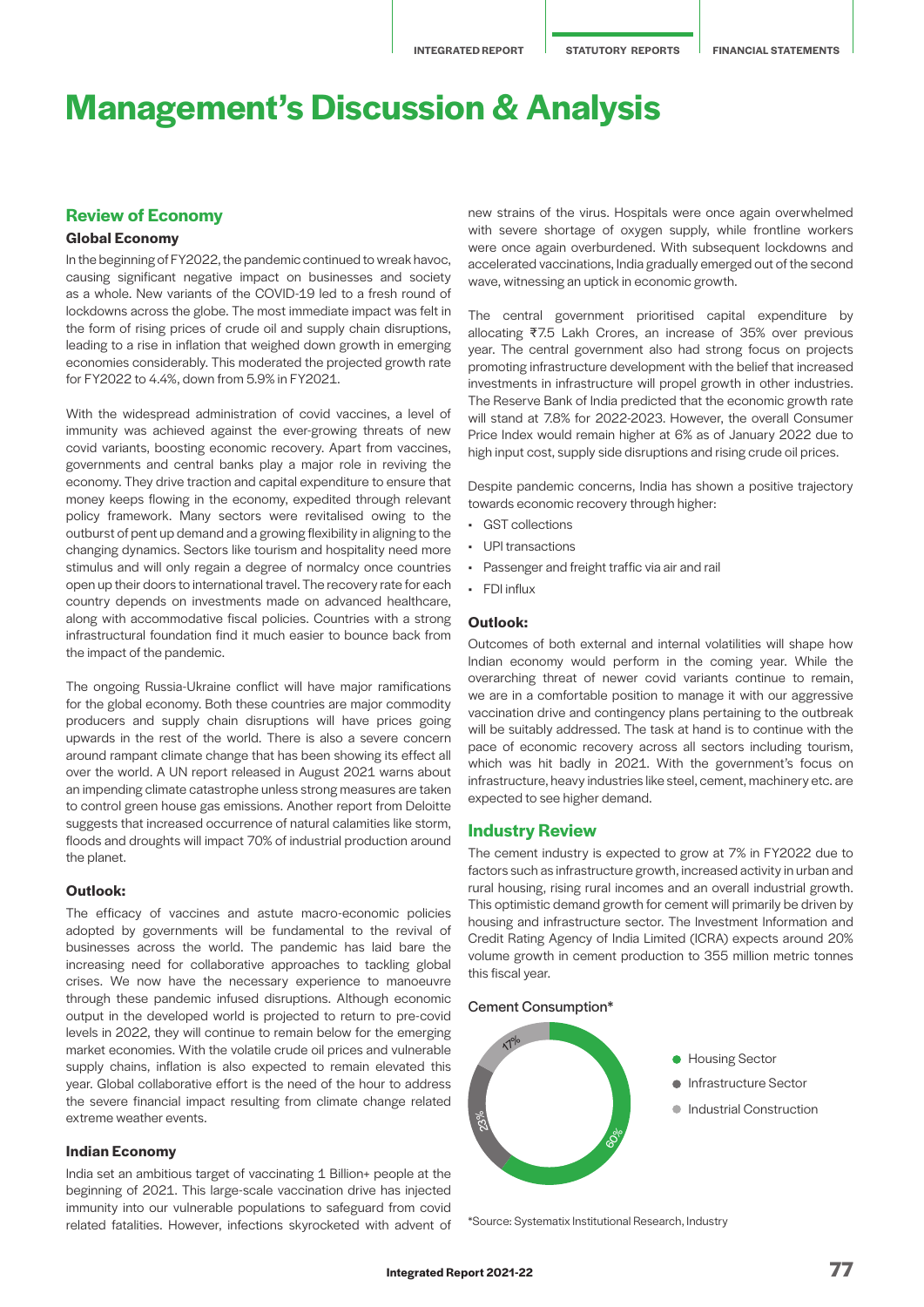The union budget FY2022 has allocated  $\bar{\tau}$  48,000 Crores towards the Pradhan Mantri Awas Yojana to build affordable houses in urban and rural India. The private real estate sector is also witnessing a strong demand in Tier II and Tier III cities, with the growing preference for compact gated homes among nuclear families being a major reason for this. The National infrastructure pipeline worth  $\bar{\tau}$  111 Lakh Crores is slated to be invested in road, rail, energy and water projects. Along with the home and construction sector, demand for industrial sector is driven by data centres for technology companies and warehousing requirements to meet rising demands for e-commerce.

This ramped up demand will also put considerable pressure on the resources that are needed to produce cement. Cement manufacturing is a highly water and energy intensive process. To grow sustainably, greener products and manufacturing techniques need to be developed. There has been an sharp degree of awareness among the people regarding blended cement, which consumes less water. Cement manufacturers are emphasising on switching to renewable sources and waste recycling to reduce their impact on the environment. Research and tech-driven product innovation are crucial for long term value creation in the cement industry.

### **Outlook:**

Demand for cement will continue to grow throughout the year. As we move to a remote working set up, the demand for affordable housing is expected to rise in smaller urban towns. Indian cement companies are known to be the greenest manufacturers in the world. Prime Minister Narendra Modi has announced the PM Gati Shakti plan for achieving multimodal connectivity across various economic sectors. The objective is to create an integrated connectivity transport framework for the movement of people, goods and services through multiple transport modes seamlessly. This is expected to boost cement demand even further.

Some key infrastructure projects expected to be commissioned in the next 5 years include:

| <b>Project</b>                       | Cost $(\bar{z})$ |
|--------------------------------------|------------------|
| Navi Mumbai International Airport    | 16,700 Crores    |
| Jewar International airport          | 5,730 Crores     |
| Chenab Railway Bridge                | 1,486 Crores     |
| Delhi-Mumbai Expressway              | 98,000 Crores    |
| Mumbai-Ahmedabad High Speed Corridor | 1.10 Lakh Crores |
| Bangalore-Chennai Expressway         | 18,000 Crores    |

# **SCL Performance Review on consolidated basis Operational Performance**

We were able to ramp up our production capacity to 8.25 MTPA, with the commissioning of our Jeerabad and Jajpur plants in FY2022. This has helped us move a step closer to our target of achieving a capacity of 10 MTPA cement by the year 2025. We have also successfully expanded to newer markets in Maharashtra and Odisha, increasing our customer base.

The operating margins were under pressure due to high costs of inputs like coal, coke and diesel. The Company has conducted operations maintenance for all its plants, resulting in additional expenditure. We expect a better pricing environment moving forward.

Cement production (in MT)



Cement Sales (in MT)



### **Business Performance**

Region wise sales

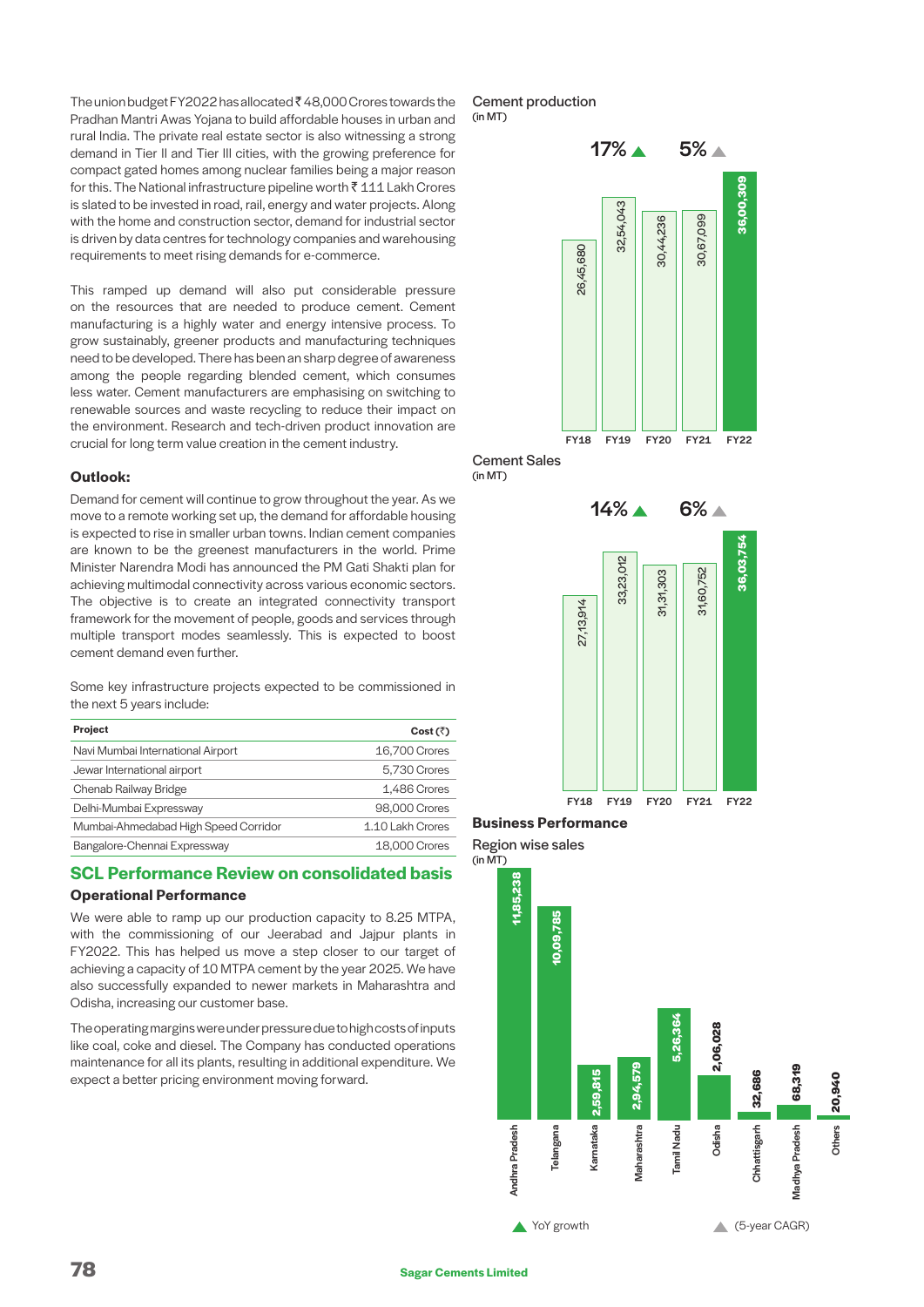| <b>Particulars</b>                      | <b>FY2022</b> | FY2021    |
|-----------------------------------------|---------------|-----------|
| Cement Production (in T)                | 36,00,309     | 30,67,099 |
| Cement Sales (in T)                     | 36.03.754     | 31,60,752 |
| Average Net Sales Realisation<br>per T₹ | 4.431         | 4.339     |
| Total Revenue (₹ in Lakhs)              | 1,59,687      | 1,37,132  |
| EBITDA(%)                               | 17            | 30        |

|                                                                |               | $(7 \in \mathsf{In}$ Lakhs) |
|----------------------------------------------------------------|---------------|-----------------------------|
| <b>Particulars</b>                                             | <b>FY2022</b> | FY2021                      |
| Total income                                                   | 1,61,029      | 1,37,910                    |
| <b>Total Expenses</b>                                          | 1,50,629      | 1,09,847                    |
| Profit Before Tax                                              | 10.400        | 28,063                      |
| <b>Total Tax</b>                                               | 4,485         | 9,451                       |
| Profit After Tax                                               | 5,915         | 18,612                      |
| Other Comprehensive Income                                     | 131           | 7                           |
| <b>Total Comprehensive Income</b>                              | 6.046         | 18,619                      |
| Basic & Diluted Earnings Per Share<br>of ₹2 each (₹ Per Share) | 5.03          | 16.09                       |

### Average Net sales Realisation  $(3)$



#### Total Income . ऽऽऽःः<br>(₹ in Lakhs)







### **Financial ratios**

| Sr<br>No. | <b>Particulars</b>                                                                                                                                                                                                | <b>FY2022</b> | FY2021 |
|-----------|-------------------------------------------------------------------------------------------------------------------------------------------------------------------------------------------------------------------|---------------|--------|
| 1         | Debtor's Turnover Ratio<br>(Sales of Products and<br>Services / Average Trade<br>Receivable)                                                                                                                      | 13.22         | 10.67  |
| 2         | Inventory Turnover Ratio<br>(Sales of Products and<br>Services/Average<br>Inventory)                                                                                                                              | 9.23          | 11.27  |
| 3         | Interest Coverage Ratio*<br>[Cash profit after adjusting<br>depreciation / Interest<br>expense during the period]<br>[Cash profit after adjusting<br>depreciation: Profit After Tax<br>+ Interest + Depreciation] | 2.64          | 6.74   |
| 4         | <b>Current Ratio</b><br>(Current Assets / Current<br>Liabilities excl. Current<br>Borrowings)                                                                                                                     | 1.92          | 1.71   |
| 5         | Debt Equity Ratio**<br>(Debt / Net Worth)<br>[Debt: Long term secured<br>loans + Current maturities of<br>long term debt + Loan term<br>unsecured loans+ Cash<br>credit facilities]                               | 1.15          | 0.66   |
| 6         | Operating Profit Margin* (%)<br>[(Profit before Depreciation,<br>Interest, Tax and Exceptional<br>Item Less Other Income)/<br>Sales of Products and<br>Services]                                                  | 17            | 30     |
| 7         | Net Profit Margin* (%)<br>[Profit after tax/ Sales of<br>Products and Services]                                                                                                                                   | 4             | 14     |
| 8         | [Return on Net worth* (%)<br>(Net Profits after taxes)/<br>Average Shareholder's<br>Equity]                                                                                                                       | 5             | 16     |

\*During the financial year ended 31<sup>st</sup> March 2022 their had been significant increase in the power and fuel expenses when compared to previous financial year, which has impacted the operating margins, resulting in variations in ratios.

\*\*During the financial year ended 31st March 2022 the Company had taken **1** YoY growth **1999 CAGR** (5-year CAGR) loan for inorganic and organic growth, has resulted in variations in ratios.

**Integrated Report 2021-22 79**